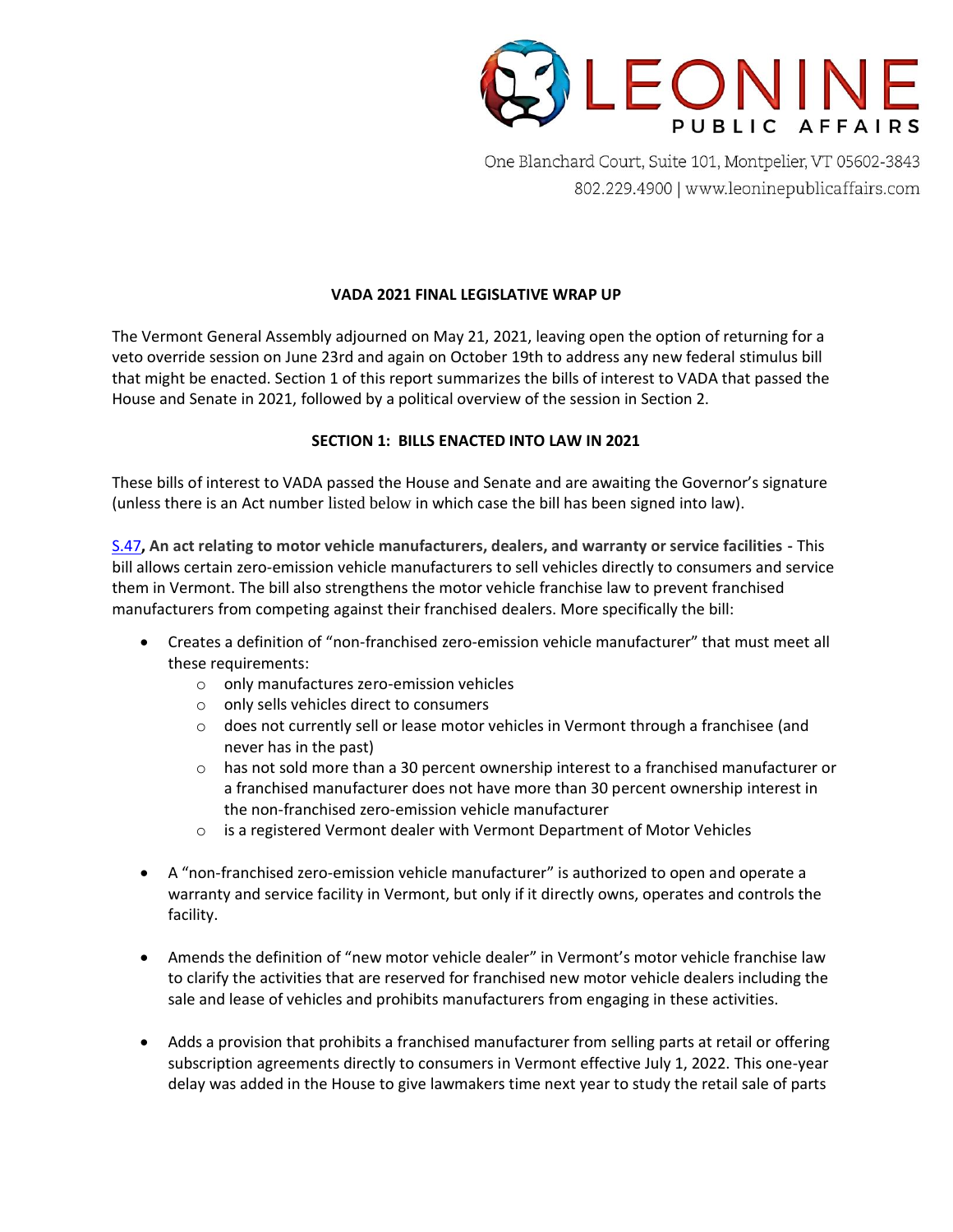and subscription agreements more carefully since the House Commerce and Economic Development Committee did not have enough time this year.

- Contains a section that states it is the intent of the General Assembly to amend the motor vehicle franchise law in the 2021 adjourned session (2022) and lists some of the areas that may be considered. Also requires any person interested in proposing amendments to the franchise law to file them with DMV by December 1, 2021. DMV will then compile all the proposals it receives and report to various committees by January 15, 2022.
- The bill is effective upon passage (when the Governor signs it) except the provision prohibiting a manufacturer from selling parts at retail or subscription agreements has a delayed effective date of July 1, 2022.

[H.433,](https://legislature.vermont.gov/Documents/2022/Docs/BILLS/H-0433/H-0433%20As%20Passed%20by%20Both%20House%20and%20Senate%20Unofficial.pdf) **An act relating to the Transportation Program and miscellaneous changes to laws related to transportation**. This bill contains funding for and in some cases programmatic changes to various vehicle incentive programs to expand the electric vehicle market in Vermont aimed at reducing greenhouse gases in the transportation sector, including:

Investments in Electric vehicle supply equipment (EVSE)

- Up to \$1 million to the Interagency EVSE Grant Program for a pilot program for EVSE at multiunit affordable housing and multi-unit dwellings owned by a nonprofit (Sec. 29).
- Sets a State goal to have a level 3 EVSE charging port available to the public within five miles of every exit of the Dwight D. Eisenhower National System of Interstate and Defense Highways within the State and 50 miles of another level 3 EVSE charging port available to the public along a State highway (Sec. 30).

Investments in vehicle incentive programs and expansion of the plug-in electric vehicle (PEV) market

- Authorizes up to an additional \$250,000 for AOT to expand its public-private partnership with Drive Electric Vermont to support the expansion of the PEV market in the State and invests at least \$3 million for PEV purchase and lease incentives under the Incentive Program for New PEVs (Sec. 17).
- Authorizes up to \$1.25 million for purchase incentives under MileageSmart, which is the State's used high-fuel-efficiency vehicle incentive program (Sec. 20).
- Authorizes up to \$375,000 for emissions repair vouchers and capped startup and administrative costs (Sec. 25).
- Authorizes up to \$1.5 million for incentives under the Replace Your Ride Program to incentivize Vermonters to remove older low-efficiency vehicles from operation and switch to modes of transportation that produce fewer greenhouse gas emissions (Sec. 27).

[S.86](https://legislature.vermont.gov/Documents/2022/Docs/BILLS/S-0086/S-0086%20As%20Passed%20by%20Both%20House%20and%20Senate%20Unofficial.pdf)**, An act relating to miscellaneous changes to laws related to vehicles and vessels.** The bill contains numerous amendments to DMV laws related to motorboats, motor vehicles, snowmobiles and ATVs. Topics include temporary and in-transit plates, amendments to motorboat laws, and a directive to legislative council to replace the word "accident" with the word "crash" throughout Title 23, among other things.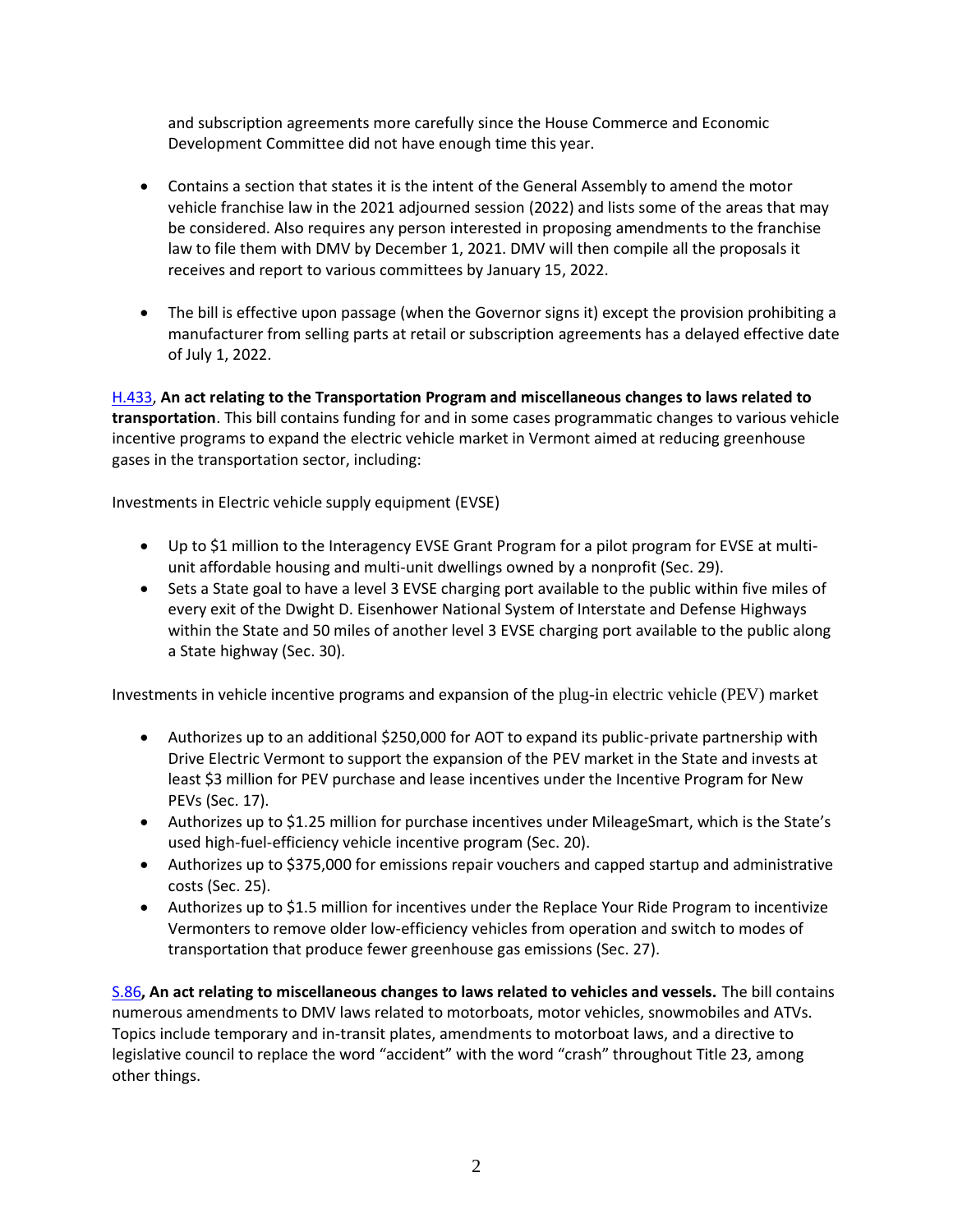[H.439,](https://legislature.vermont.gov/Documents/2022/Docs/BILLS/H-0439/H-0439%20As%20Passed%20by%20Both%20House%20and%20Senate%20Unofficial.pdf) **An act relating to making appropriations for the support of government.** The FY22 budget bill proposes to commit \$250 million of federal American Rescue Plan Act (ARPA) dollars over the next three years for climate change mitigation. The bill appropriates \$50 million of this in FY22 and directs most of these funds to weatherization. However, two of these appropriations are related to transportation: (1) \$1.5 million to the Department for Children and Families to grant to the community action agencies, to be used through December 31, 2024, to support at least five Financial and Clean Energy Coaches to assist Vermonters with low and moderate income in comprehensive financial coaching, including budgeting, debt reduction, credit building, and asset development, with an emphasis on reducing their reliance on carbon fuel-based technologies, including vehicles, and to support one statewide coordinator based at a community action agency; and (2) \$500,000 to the Agency of Transportation to grant to the Community Action Agencies to support the MileageSmart Program. The bill also requires the Office of Economic Opportunity to develop a plan for coordinating and enhancing their counseling services to Vermonters with low to moderate-income who could benefit from the State's energy savings programs, including thermal and transportation efficiency programs. AOE is required to submit a "Energy Savings Counseling Report" summarizing its plan by October 15, 2021. The budget also contains a \$24.5 million appropriation to the Department of Motor Vehicles "to complete the first phase of the DMV IT system replacement of the 40-year old mainframe applications." (Sec. G.501).

[Act 40 \(S.66\),](https://legislature.vermont.gov/Documents/2022/Docs/ACTS/ACT040/ACT040%20As%20Enacted.pdf) **An act relating to electric bicycles**. This bill defines and regulates electric bicycles.

[Act 10 \(H.366\),](https://legislature.vermont.gov/Documents/2022/Docs/ACTS/ACT020/ACT020%20As%20Enacted.pdf) **An act relating to 2021 technical corrections**, Act 10 is a lengthy, 236-page bill that makes technical, non-substantive changes to Vermont's law. Every year the bill addresses different titles of Vermont Statutes Annotated. This year it addresses both Title 9, which relates to vehicle financing, and Title 23, DMV. These changes should have no impact on dealers, but the bill is mentioned here because it amended dealer-related laws.

## **SECTION 2: OVERVIEW OF THE SESSION**

The Vermont General Assembly adjourned on Friday, May 21, ending the first fully remote legislative session in state history. The adjournment resolution allows for lawmakers to return on June 23rd for a veto session, in the event the legislature attempts to override any bills the governor vetoes. The resolution also allows for lawmakers to return on October 19th to address subsequent federal stimulus funding that may be approved by congress over the summer.

The 2021 legislative session culminated in an FY2022 budget bill that invests \$7.3 billion across state government. The bill, H.439, includes nearly \$600 million in American Rescue Plan Act (ARPA) funding, investing in economic recovery, fighting climate change, clean water, housing, broadband and state information technology infrastructure among other things. While the end of the legislative session was defined by debate and posturing between the House, Senate and Governor on the budget and ARPA spending, the overarching theme this year was the fact that it was the first fully remote session in history.

The 2020 legislative session was historic on many levels, with the virtual legislating that began in March being a huge factor. The 2021 session, however, was conducted entirely over Zoom, from start to finish. Lawmakers, executive branch staff and the public interacted via phone, text, email and on Zoom and YouTube. In many ways the public's ability to follow the proceedings was easier than the pre-COVID-19 era because anyone could tune in without having to be physically present in the statehouse. The public could (and still can) watch any committee hearing or floor session after the fact on YouTube. On the